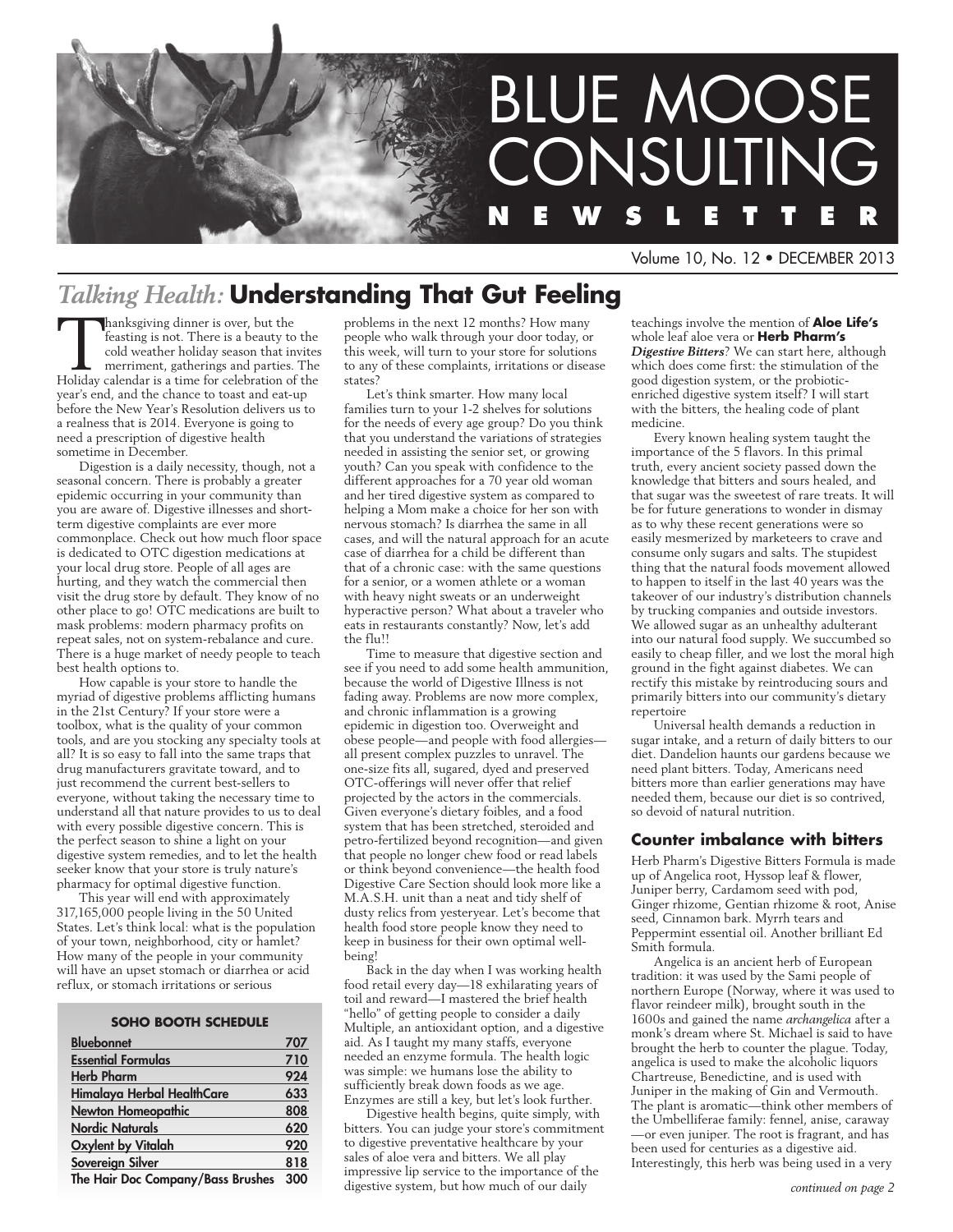### **Gut Feeling** *continued from page 1*

similar manner by the Native Americans when the colonists arrived: their use of the herb for serious health issues like tuberculosis.[note that this species is different than the Chinese species, *Angelica chinensis*, which we know as Dong Quai: these two herbs have different energetics and usages].

Herb Pharm® grows their own *Angelica archangelica*, and since the root is most medicinal after the first year harvest, it is good to know that Herb Pharm® is providing the good stuff. Thanks Herb Pharm® for keeping these these seemingly eclectic herbs in commerce, grown correctly, for today's health needs. Angelica is warming as well as aromatic, and as such is good at moving stagnancy.

Like cousins, Juniper is also an ingredient in traditional European bitters, and another herb that is not well-known to health food store herbalists. Herb Pharm® quality, again, will differentiate product as juniper berries are beneficial only when mature. These berries (actually cones) ripen over 12 months, so source and harvest matters to get the effects of this once very famous European herb.

How did herbal medicine come to be? How did someone know to take the berries from the coniferous shrub-tree Juniper—with their bitter and unpleasant taste when raw—and then take only the dried mature cone ("berry"), stripping off the outer part to find the peppery, spicy flavor when ground that was inside? One source asserts that juniper berries are the only spice derived from conifers1. It is noted here that many species of juniper berries are toxic, and that *Juniperus communis* is one edible species. Obviously, a special herbal!

Juniper berries were found in Egyptian tombs, although they are not indigenous to that area. Greek physicians used the astringent in medicine and as a diuretic, and they also used it as a food in the Olympics for its purported ability to increase stamina. Western American Indians used the berries in their medicine, both for treatment of what we term diabetes and also as an appetite suppressant in times of famine. Juniper's fame rose as a cheap substitute for black pepper from India especially with game meats in northern Europe and Rome.

The Dutch started using Juniper as early beers and a beverage called Genever, and the British took their variety of Juniper berry flavored spirits world-wide with the development of Gin. Gin and Tonic was actually a drink where Quinine was mixed with carbonated water, and the Juniper Gin was the concoction that made the Quinine palatable when prescribed to prevent malaria.

While this evergreen berry makes for great cocktail hour banter, juniper has been used historically in many cultures as a diuretic, and a remedy for rheumatism. The aromatic resins in Juniper berries serves as a diuretic and antiseptic. It is also a warm digestive stimulant. Juniper is good medicine, and it's bitter, almost peppery flavor brings many extras to this bitters formula.

While Angelica root and Juniper berries may have become mysteries to all but alcohol aficionados, these two herbs bring true complexity to this herbal bitter formula. Herb Pharm's *Digestive Bitters* also has other delicious herbals that make this formula heroic. The consumer will be able to readily understand the flavors of ginger, cardamom,

anise and cinnamon. These tasty herbs are wellknown to benefit the digestive system.

Bitters are meant to stimulate—and balancing this action with carminatives is a smart way to make a multi-use digestive tonic. Bitters stimulate digestive juices and naturally maximize the digestive process, and they can also assist the body in elimination. Carminatives add a nice one-two punch as they "dispel accumulated gas in the stomach and bowels."2 Anise is a particularly delicious carminative (Herb Pharm® is the only extract manufacturer making a single extract of Anise: Certified-Organic too).

Every herb in the Digestive Bitters is carminative. Gentian is the major bitter. So, while most companies provide a Bitters that is designed to stimulate, this formula offers a broader application, alleviates a most common digestive concern, and is tasty. The flavor is marvelously complex—tasty, mildly bitter, pungent, spicy and aromatic—like a formula created for posterity. These are the missing flavors of health!

So how do you get your newest employee or the next couch potato entering your store complaining about discomfort from their diet of french fries, potatoes and soda—to embrace the concept of bitters? The first solution: a tasty formula. Herb Pharm's Digestive Bitters formula is the best-tasting true bitters formula on the market. Second, it is a liquid. Bitters, obviously work best when they are registered to the body by the taste receptors on the tongue. Now, you go forward and advocate!

One little bottle, with amazing potential. You cannot reinvigorate your Digestive Care section with just one 1 oz bottle. What else do I suggest you look at differently to create surefire allostasis for every digestive system? We want to keep people healthy, and help them to repair naturally when they lose that valuable state of health balance. We want to encourage people to pursue habits that will bring optimal health, long-term...

Let's focus on digestion's best building blocks first, and make sure that we invest sufficient time in the marketing of their necessary messages. Aloe vera, Probiotics, Triphala and Bitters. We can cause a health revolution just by effectively delivering the message of health guaranteed with these four products. Of course, success is more easily attained with the best tools, so stock the best!

Bitters stimulate the digestive system into action, and with Herb Pharm's Digestive Bitters we add the benefits of broad carminative action and a taste that becomes acquired and desired. Whole leaf Aloe is a bitter that adds so many more supportive actions that one will never replace the other. Probiotics do a completely different job, and these migrant-worker bacteria are as necessary for a fertile gut environment, that literally the whole terrain falls apart without them. And finally, the warming and nurturing effects of the myrobalan fruits in the Ayurveda formula called Triphala.

We should be the preachers of the mantra Aloe vera is Foundational to Health, but we should also be clear in our messages that these four world medicines are flawless in creating a strong and resilient digestive system. So how can we take this message, and share it with our community?

Aloe Vera. Aloe is an astringent: a whole leaf aloe is anti-inflammatory. Whole leaf aloe is a veritable superfood with all the nutrients it provides. Whole leaf Aloe vera is a superlative healer that is distinct and irreplaceable, and vital to maintaining health. The best visual explanation that you can give your clientele is that as aloe is known to heal the skin on the outside, so aloe works constantly to heal the inner channels of the skin of our digestive system. Simple irrefutable logic: something that possibly threatens systems designed to treat the ill and not to keep people well!

Whole leaf aloe vera also provides valuable immune support. As we know now with probiotics, the digestive system is a primary part of immune health. Whole leaf Aloe vera is another important food source of natural polysaccharides. **Aloe Life**® provides the highest potency of these beneficial polysaccharides naturally, and this is what makes their products the most therapeutic available anywhere today. Aloe Life® pays attention to the message from the plant: the yellow sap is where the highest concentration of the most valuable nutrients are. And these nutrients are destroyed by handling. Aloe Life® is the only company that declares their polysaccharide content is naturally-derived. The competition removes the polysaccharides, and then spikes the diluted aloe with a polysaccharide additive. Finally, since Aloe Life® is a concentrate, it better delivers therapeutic amounts of the valuables in an affordable and effective 1 oz. daily dosage.

Are you creating aloeholics in your neighborhood? Are you nurturing health by mentioning that whole leaf is Foundational to Health? Are you encouraging a new habit of aloe, as a time-tested superfood? Aloe deserves that prime shelf space in the digestive section: you should build all the other digestion tools around the strong statement of a large and complete set of the entire line of Aloe Life® products. This includes the Aloe Life® certified-Organic whole leaf tablets. The tablets, low-temperature spray-dried aloe vera juice, actually retains a higher percentage of the polysaccharides. Don't let these tablets be under-utilized: this Cold 'n' Flu season, "make that a double, please, of Aloe Life® liquid concentrate and additional aloe tablets!" Aloe strong and aloe nurturing.

Probiotics. While it may be said that we all know about the value of probiotics, we all also know that this is not true: we are just beginning to learn! One thing that is true is that everyone who knows anything about probiotics knows that *Dr. Ohhira's Probiotics*® is a unique, and a better product, that is completely differentiated from every other probiotic product on the market. Basically, there is Dr. Ohhira's Probiotics® , and then there is everything else. Only Dr. Ohhira's Probiotics: have published gut adhesion studies showing they have valid and predictable physiological activity, and also this clinically-validated food-based product has four Organic acids which help to cultivate the essence and unique probiotic garden that is peculiarly you. No other probiotic is capable of this claim or this action! Yes, people who know probiotics, who know the limitations in manufacture, and the tell-tale proofs of absorption (= colonization) and function all start the probiotic conversation with Dr. Ohhira's Probiotics® . Do you explain this superiority to your customers? Let your BMC Rep remind you of these distinctions with a sit down meeting or training sometime in January!

*continued on page 6*

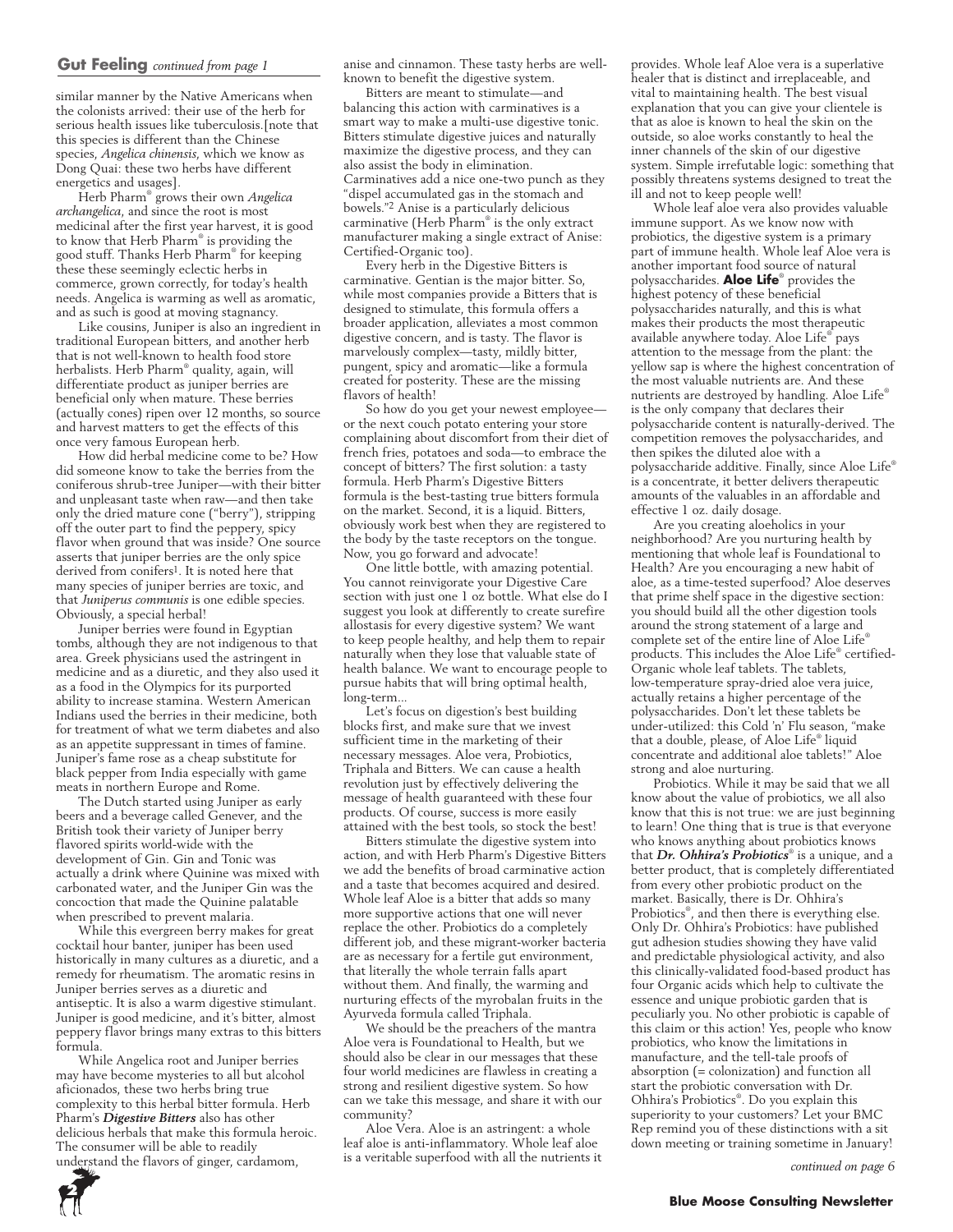

**December Promotions: Digestive System 25% OFF** items listed. Purchase\* in units of 3 ea. **• Artichoke liquid extract • Digestive Bitters liquid extract • Gastro Calm™ liquid extract • Neutralizing Cordial liquid extract • Peppermint Spirits liquid extract Digestive Bitters** liquid extract: Angelica root, Hyssop leaf & flower, Juniper berry, Cardamom seed with pod, Ginger rhizome, Gentian rhizome & root, Anise seed, Cinnamon bark, Myrrh tears, Peppermint essential oil Gastro Calm<sup>™</sup> liquid extract: Digestive Comfort for Occasional Gas & Bloating<sup>\*</sup>. Cinnamon bark, Lavender flower, Ginger rhizome, Clove flower bud, Nutmeg seed, Peppermint essential oil **Neutralizing Cordial** liquid extract: Rhubarb rhizome, Cinnamon bark, Goldenseal rhizome & roots, Peppermint essential oil, Peppermint leaf + Potassium Carbonate,[USP] Peppermint Spirits liquid extract: extract from organic fresh, succulent, shade-dried whole leaf & organic steam-distilled essential oil from dried leaf

*Nothing is better than Herb Pharm*®  *Quality liquid herbals for digestive health*

Create a counter display with the 24-bottle wood rack display Help is HERE!<br>**\*\*\*\*\*\*\*\*\*\*\*\*\*\*\*\*\*\*\*\*\*\*\*\*\*\***\*\*

# **2 oz. IMMUNE PRODUCTS PROMOTION** *NEW*

for a limited time: till January 31 actually! **• Super Echinacea**®  **• Herbal Respiratory Relief™**

**• Echinacea-Goldenseal • Black Elderberry Glycerite** \* \$8.00 wholesale on all 4 SKUs: \$15.99 MSRP. \* applies to 1 oz + 4 oz products Also available as a 24-pc and 48-pc floor displays [pre-packed]

*Last month for the Herb Pharm*®  *Winter Immune Promo: remember to take advantage!*

Not represented by BMC in NJ Not represented by BMC in NJ, SC **LOOK FOR HERB PHARM**®  **AT SOHO EXPO 44 Herb Pharm new label products are now being shipped**

# malaya

HERBAL HEALTHCARE

# **December Sales Opportunities**

**15% OFF** *min. 3 ea SKU ordered* • HeartCare® 120 & 240 veg caps: *Healthy Heart Support* • Chyvanprash w/Honey 17.63 oz: *Energy, Health & Well-being*

• Koflet Lozenges 20 lozenge pack: *Lungs & Respiratory Tract Health*

> **Super Deal 20% OFF PartySmart**™ *Better Morning After*

1 veg cap/blister pak (box =  $10$  ea.) (\$10.74/\$17.90)

**Botanique by Himalaya 15%** min 3 ea SKU ordered

- Soothing Lotus Flower LipCare Balm 1.76 oz
	- Rejuvenating Body & Massage Oil 6. 8 oz
	- Stress-Free Body & Massage Oil 6. 8 oz
- U-Knead-It Balm 1.76 oz Organic, glass jar • i.e. Balm 1.76 oz Organic, glass jar

**Get in the know!!!**

• Go to Himalaya University: best place to learn library always growing: www.himalayausa.com/hu • New video: Garcinia

check out all videos at http://www.youtube.com/user/ MyHimalayaUSA

there are 13 videos on this site that are store  $+$  website-worthy

Promotional schedule: for Independent Retail Store Accounts Only

Not represented by BMC in SC *Himalaya Herbal HealthCare: Our Science. Your Life™*



### **America's Best Supplement Manufacturer Sold** *only* **in Health Food Stores. Working for You**

**•1 for YOU Amazing Mega Savings CoQ10 + Ubiquinol deal** Selected items at **30% OFF** when ordering in units of 12, 24, 36, 48

+ 72 787 + 788 Cellular Active® CoQ10 Ubiquinol 25 mg 30/60 softgels 800 + 801 + 802 CoQ10 30 mg 30/60/90 softgels 877 + 820 CoQ10 200 mg 30/60 softgels **•2 for YOU Bluebonnet is offering a Thank You Promo** 

**to end 2013**

each store is eligible for one (1) order, placed between NOV 25th + DEC 27 that will receive a **20% OFF discount** Bluebonnet's way of saying thank you for the last 22 years!

#### ~~~~~~~~~~~~~~~~~~~~~~~~~ **AND LET'S ADD A NEW PRODUCT TO THE FUN!!!** *Bluebonnet Nutrition*® *introduces* **Super Earth**® **OrganicGreens**

USDA-certified Organic wheat grass, barley grass, alfalfa grass, green kamut spirulina and chlorella\*

•Sustainably harvested, immediately juiced, + dried at low temperature •Soy free, Gluten free, Vegan, Kof-K Kosher, non-GMO Soy free

•No fillers, no sweeteners/flavorings, Vegan. this is the ONLY green foods product with all these differentiators.

#1266 Super Earth® OrganicGreens Powder 7.4 oz.. \$13.17/\$21.95 #1268 Super Earth® OrganicGreens Powder 14.8 oz. \$23.97/#39.95 \* Broken cell wall chlorella for improved bioavailability

*Nutrition to the 5th Power*





**"Buy One. Pass It On." Initiative.** *Let's Finish Strong*

Donation to Give2TheTroops: One bottle of Ultimate Omega® donated for every bottle sold of the Featured Products. Give2TheTroops **5 Featured Products** (all sizes, including liquids): • Ultimate Omega® • Complete Omega™ • Omega-3™

• Children's DHA™ • Nordic Berries™ ~~~~~~~~~~~~~~~~~~~~~~~~~~~~~

**Don't Miss These Deals 4th Quarter Promotions**

**#1: Endcap Display Promotion for the "Buy One Pass It On"** 

**Campaign 25%-30% Off Case orders for endcap displays in 4th Qtr** (30% offered WHEN store displays Promotion signage) One order per ship-to location per month. **minimum order 5 cases**, max order 15 cases

**Products:** all SKUs from these categories: Ultimate Omega® [5 skus], Complete Omega™ [5 skus], Omega-3™ [5 skus], Children's DHA™ [6 skus], Nordic Berries™ [2 skus]

**30% OFF\*** items listed below: mix & match. Must be purchased in units of 6 ea<br>• Ultimate Omega® 60 ct/120 ct/8 oz • Omega 3 60 ct/120 ct/ 8 oz •

• Complete Omega™ 60 ct/120 ct/8 0z • Children's DHA™ 180 ct/360 ct/8 oz **#3: 24-bottle Top Seller Floor Display Promotion** 

**25% OFF**\* items listed below: mix & match. Must be purchased in units of 6 ea • Omega-3s 180 ct • Arctic Cod Liver Oil™ 180 ct • Ultimate Omega® 180 ct • Complete Omega™ 180 ct

**#4: 24-bottle Children's Gummies Display 25% OFF**\* Items listed below: mix & match. Must be purchased in units of 4 ea • Nordic Berries™ 120 ct • Nordic Omega-3 Gummies™ 120 ct

**#5: Last chance for a special deal on GLA 4 oz.** ~~~~~~~~~~~~~~~~~~~~~~~~

Not represented by BMC in NJ, SC SOHO IS Exciting: YES there is a NEW PRODUCT LAUNCH<br>
^remember Nordic Naturals® M.A.P. advertised pricing policy. Discuss with your BMC Sales Rep

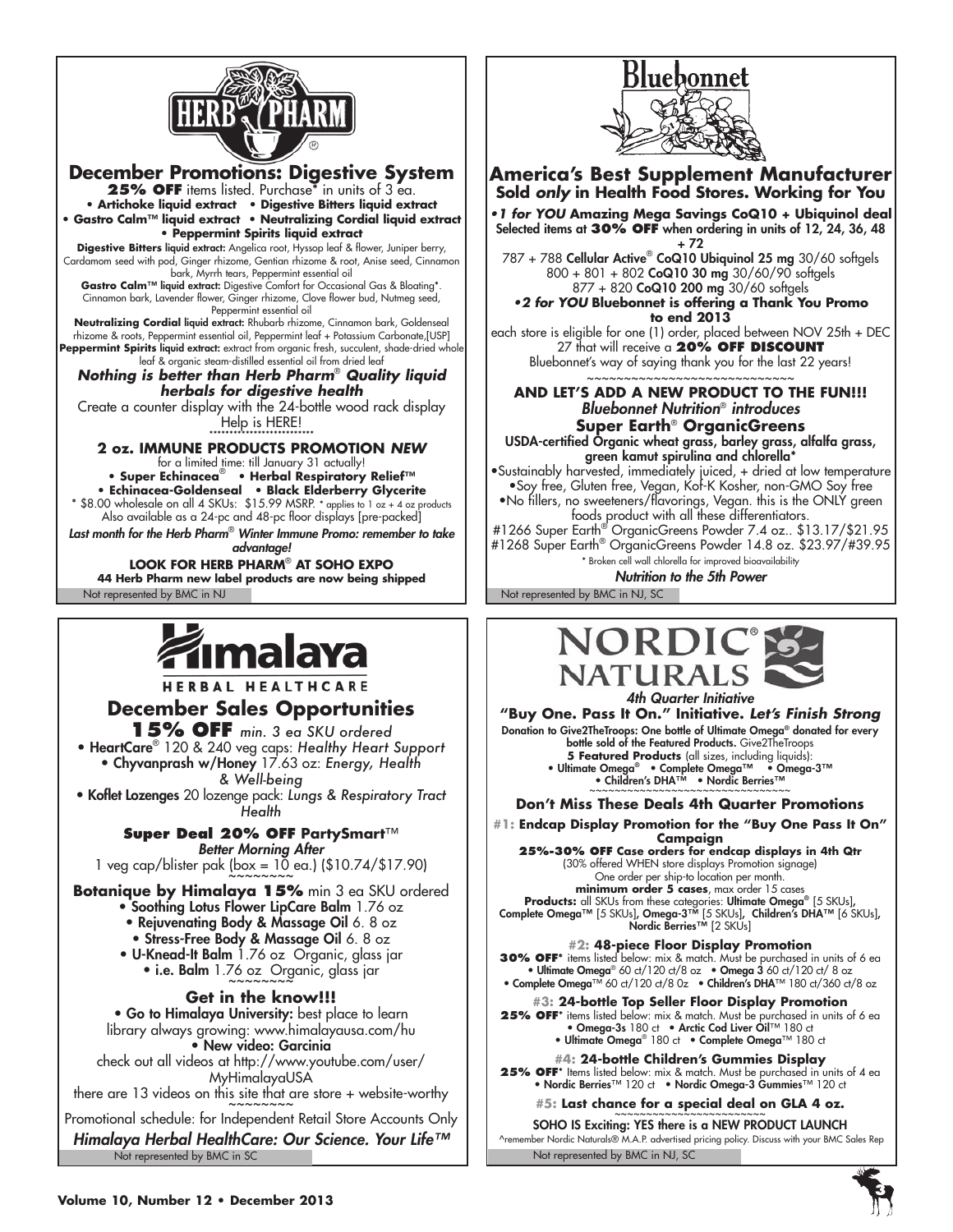### **December**

*Promote enzyme-rich, Organic Raw foods as part of a healthy New Years package*

### **15% OFF JUVO Raw Green Superfood 20% OFF JUVO Raw Meal Boxes**

12 single-serve packets per box

*Keep whole food in the Holidays encourage the packets by the register packets-deal ends December 31, so stock up!*

### *Build Juvo's raw food message into your website:*

http://www.youtube.com/ watch?v=5iK9X1jznmk

http://www.youtube.com/ watch?v=gBDPGDSiOXY

http://www.youtube.com/watch?v=VZXIG msVdvw&feature=relmfu easy recipes to help people learn to ReJUVOnate: www.gojuvo.com/smoothie. php

*ReJUVOnate Yourself!*

# **body**ceuticals

### organic bodycare

**New in December! Organic Spearmint Lip Balm**

• same great calendula formula you love with a cool, fresh mint taste!

• **15% OFF** pack of 12 sticks – with **FREE** Point-of-Purchase display^ ~~~~~~~~~~~~~~~~~~~~

HOLIDAY SHIPPING DEAL - FREE UPS GROUND SHIP ON ALL ORDERS \$75+ Placed between Dec 1 and 15

~~~~~~~~~~~~~~~~~~~ • **BodyLove Body + Massage oils**  – all flavors **25% OFF** this month!^ Keep your stock full for the holidays – helps

with last minute fill-in skus for the Holidays • Organic, Vegan – in four (4) yummy "flavors": each 4 oz: Almond, Chocolate,

Coconut, Cherry • A body oil – bath oil – flavored massage oil

^note: must mention code "HOLIDAY13" to receive special pricing

~~~~~~~~~~~~~~~~~~~~~~ *Don't forget! NEW Organic Raspberry-*

*Calendula Lip Balm stick* 1.5 oz There are not many Manufacturers that will

give your account the TLC that Bodyceuticals provides! Support this incredible company... not too late to get a Holiday demo when you bring the line in



**Traveler's Best Friend** *yes, a stocking stuffer for travelers arriving for Celebration*

**ALOE GOLD TABLETS** 30 + 90 ct. tablets **10% OFF 6 ea 15% OFF 18 ea**

• the industry's only organic whole leaf aloe tablet • the tablets have even higher polysaccharides than the liquid • And yes, many therapies would benefit with using both tablets +liquid

*Be informed:* ask your BMC Rep to discuss with you the act sheet available on Aloin. Understanding the true health benefits of a whole leaf aloe vera will make you even more confident in recommending aloe for every aspect of health Aloe Life® aloe vera is a 4.5:1 concentrate: 24 lbs of aloe vera are used to make one Quart

*Whole Leaf Aloe Vera Juice Products*

# wellinhand **ACTION REMEDI**

**Topically Applied Herbal Answers** *Support Local Support Women-owned businesses*

*Support clean & pure, effective natural healing*

# **Relief is Well in Hand**

with 67 unique topical health solutions to choose from, this month is the time to make sure you are helping to keep Relief Well in Hand

### **15% OFF Line Drive + Free shipping.**

At Wellinhand Action Remedies® , we believe that what you put on your body is just as important as what you put in it. Our topically applied herbal formulas contain solely plantbased ingredients like olive oil, castile soap, pure essential oils, organic herbs: nothing else - no parabens, no sodium laureth or lauryl sulfates, or petrochemicals. Every ingredient in our products is active & nourishing so you can be sure that you're treating your body with real, honest herbs. Our products are certified cruelty-free + vegan. At Wellinhand® we Super-Infuse the herbs for all of our products right here at our facility, + then we hand-blend them into our formulas. Chances are that Linda just finished blending the products you are about order today

*Topically Applied Herbal Answers. Action Remedies*®

## Dr. Ohhira's Probiotics **Great December News**  *December Special* **15% OFF Line Drive**

**mix & match minimum 18 items Dr. Ohhira Probiotics** 

(30 cap + 60 caps, clinically-tested, stable at room temperature, live and viable bacteria – never freeze-dried)

**Propolis Plus, Essential Living Oils,**  Kampuku Soap and Skin Lotions

### **ChiaOmega® New SKU-Discount 20%** *2013 Better Nutrition Best of Supplements Award Winner^* 4 Products, Made in the USA

1050 ALA Omega-3 per 2 softgels • ChiaOmega**®** + CoQ10 (Vegan) 2 caps = 60 mg ubiquinone

• ChiaOmega**®** +EPA & DHA (Vegan) 70 mg Algal DHA, 35 mg Algal EPA per 2

vegetarian softgels • ChiaOmega<sup>®</sup> + D3^ (lanolin, Vegetarian) 1000 mg D3 per 2 vegetarian softgels • ChiaOmega**®** +Enzymes (Vegan) 24 mg lipase per 2 vegetarian softgels

**ChiaOmega® is now NSF-Certified for Sport®** your only Vegetarian, verified Omega-3 choice for the Sports Nutrition set [www.nsfsport.com/]

*Product Reminder:* Dr. Ohhira's Kampuku Beauty Bar is back in stock!!!!



*Finest Quality Hair, Body and Skincare Accessories*

### **ACT QUICK CHECK YOUR INVENTORIES TODAY** *Bath Tools and Bath Brushes Favorite combs, brushes and shaving gear*

EVEN MORE PERFECT GIFTS! The Bass Brush Pet Groomer + Pet Brushes will fly off the shelves: stock these perfectly thoughtful gifts today!

GO GREEN WITH US 100% BAMBOO Wood is used for most of

our styles in Wood handle Products. All Paper Packaging is Biodegradable and made with Recycled paper.

~ **SOHO attendees: 25% discount** for orders handed in by SOHO attendees at the booth Booth 300

*The Hair Doc Company: makers of The Green Brush*®  *by Bass Brushes*® *Finest Quality Hair, Body & Sin Care Products since 1979*

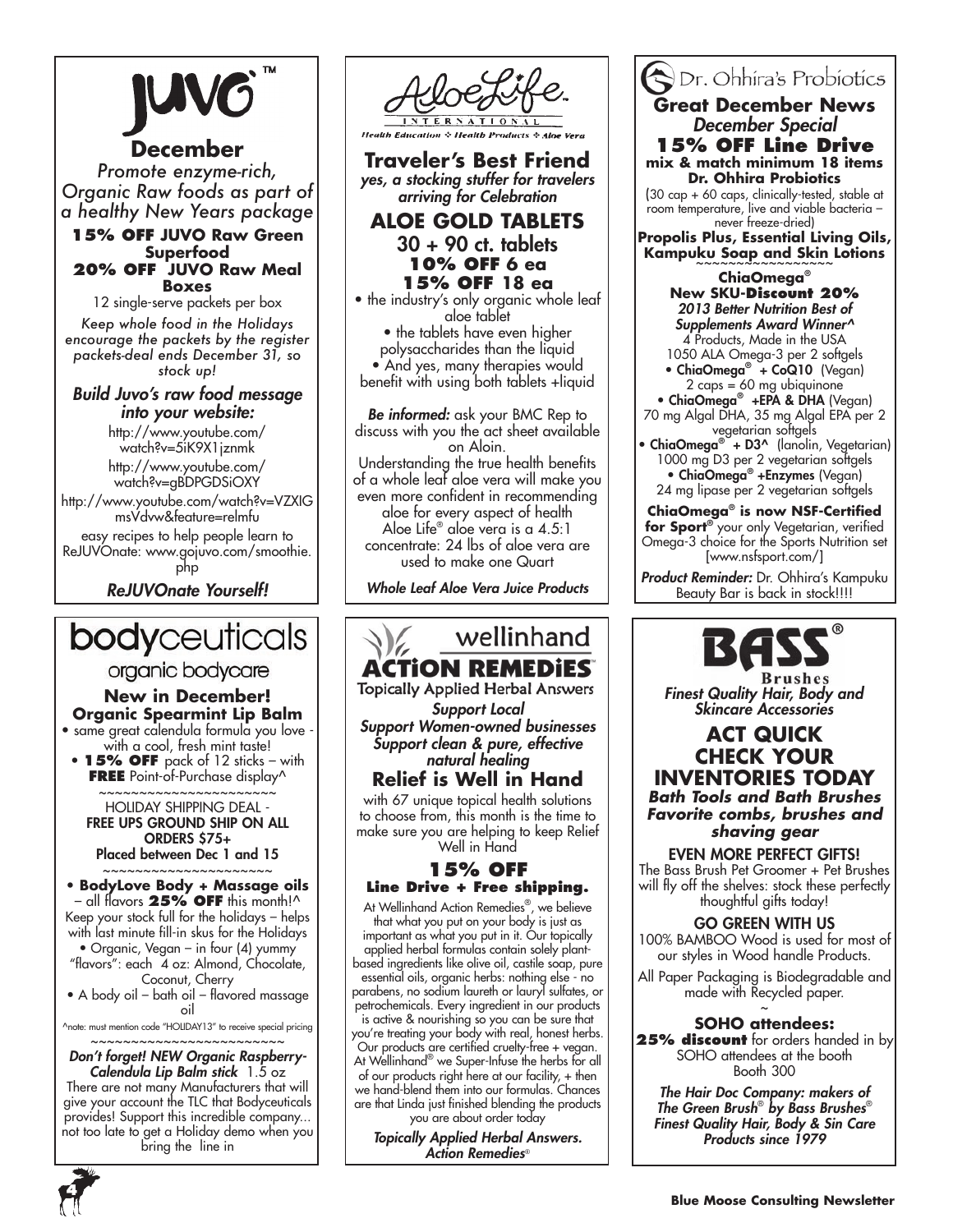

December Promotions buy-in dates till December 20

### **Lip Balms: 15% =1 Box; 20% = 3 Boxes; 25% = 5 Boxes**

Stock all five 24-pc displays nutrient rich, vegan-certified lip treatments • Acai Berry • Strawberry & Buriti • Chocolate\* • Cinnamon & Cupuacu • Chocolate & Mint\* Made with Fair Trade-certified cacao butter; Gluten-free, Cruelty-Free, certified Vegan, Beeswax-free, Petrolatum & Paraben-free

### **Sapien Men 25% OFF**

EcoCert-Certified Men's Bodycare. Specially formulated for male skin + hair, these formulations are 100% plantbased from ethically harvested plants & fruits from the Amazon. Uncompromising quality + efficacy. Sapien^ from Brazil is the luxurious way for men to address their

grooming needs naturally!<br>2-in-1 shampoo/conditioner combo: Acerola + Amaranth

protein<br>**Shower Gel** hydrates + cleanses with nourishing fruit extracts Facial Scrub exfoliates with green clay + Acai grains Shave Cream lubricates with rich Cupuacu butter + Macadamia nut oil

**After Shave Cream** invigorates with Acai + Aloe Vera Styling Gel medium hold without synthetic fixatives or PVP must sign contract agreeing to extend discount on to customers ^ Products do not contain synthetic fragrance, artificial colors, GMOs, artificial preservatives, sulfates, phthalates, silicone or

petroleum by-products.<br>SURYA Brasil

# ımmune **HEALTH BASICS**

CLINICALLY PROVEN IMMUNE SUPPORT

### **Immune Health Basics Wellmune WGP**®

250mg 60 ct. **15% OFF**

minimum purchase 8 bottles

### **Immune Health Basics: The Smart Choice**

Most of us cannot afford "down time." Missing work or school or re-arranging schedules is inconvenient, to say the least. Now there is a simple, natural and safe way to support your family's immune system and take control of your life: Immune Health Basics.

\*\*\*\*\*\*\*\*\*\*\*\*\*\*\*\*\*\*\*\*\*\*\*\*\*\*\*\*\*\*

"**Wellmune WGP**® , a natural immune health ingredient from Biothera, may help stressed women stay well, according to results of a new study just published in the Journal of the American College of Nutrition." [Feb 2013]

At 12 weeks, there was a 58% reduction in URTI symptoms among women taking Wellmune. The study found that moderately to highly stressed women experienced fewer upper respiratory tract infection (URTI) symptoms + higher energy levels while taking Wellmune WGP, a functional ingredient in foods, beverages + supplements in more than 50 countries.



The best lip balm for the world **SHOW LOVE: SHARE YOUR FAVORITE LIP BALM as a new gift, of course FREE SHIPPING ON ALL ORDERS**

- ORGANIC LIP BALMS
- SUNCREEN LIP BALMS (SPF15) • MEDICINAL + ENERGY LIP BALMS • DISPLAYS +ECOCLIPS

• CO-BRANDED LIP BALMS: Dagoba Chocolate & Honest Teas

• LARGER-SIZE ONE WORLD LIP BALMS

• VEGAN BEE FREE

• USDA-ORGANIC HEMP

berry, mint, vanilla, coconut, grape, kiwi-strawberry, lavender, roseberry, tropical mango, orange spice with argan oil, coconut ginger with tamanu oil, lavender lemon and berry berry lemonade: something for everyone!

*The Best Lip Balm for the World*

### **MushroomScience** *Medicinal Mushrooms* **"We Have the Actives"** we want your business *December Immune Support Sale* HIGHLIGHT THESE BEST SELLING PRODUCTS **• Cordyceps • Reishi Stock up Sale 12 ea SKU = 25% OFF ea SKU 24 ea SKU = 30% OFF ea SKU** ask your BMC Rep about opening order deals Cordyceps–hot water extract with beta glucans AND adenosine Cordyceps Cs-4 400 mg 90 Vcaps® Reishi–hot water extract with beta glucans AND triterpenes Reishi Super Strength 400 mg 90 Vacps® ~~~~~~~~~~~~~~~~~~~ **And, all other Mushroom Science products 15% OFF in 3 eas** ~~~~~~~~~~~~~~~~~~ **Now available from Mushroom Science® 1st time orders 10% OFF** IL WHA Ginseng *21st Century Ginseng* GinST 15<sup>®</sup> 30 gelcaps 96 mg per cap high absorption patented enzyme fermentation<br>GinST 15 Elixir® 14 ml bottle (0.473 fl oz) 60 servings 15x more absorption + quicker absorption 12 drops per servings Ginex Granules<sup>™</sup> 30 1-gram packets *Beyond Energy™* Ginex™ has over 30 different ginsenosides

*Setting the standard for quality in medicinal mushrooms since 1994!*

# NEWTON<sub>1</sub> homeopathics

**Nurturing Naturally Since 1987** *DECEMBER PROMOTIONS*

# **20% OFF**

Liquid or pellet complexes (Qty 6+ per SKU)\* listed below Appetite~Craving Control (N027) Hangover Help (N215) Tobacco Withdrawal (N030 Kids Tummy Upset (F020)

**New Products**  Eligible for SOHO Expo discount. • NEWTON formulation

- All-natural or organic ingredients
- Non-greasy & fast absorbing
- Sanitary airless pump dispenser

• New carrier base with NO petrolatum or paraffin. *Trauma Cream:* symptoms associated with injury, trauma or

surgery such as pain, stiffness, swelling, bruising, inflammation. *Hemorrhoid Cream:* symptoms associated with hemorrhoids such as itching, inflammation, engorgement + stinging, burning pain. *Bee~Bug Bite Cream:* symptoms associated with bites + stings such

as pain, burning, itching + swelling. *Arnica Cream:* symptoms associated with trauma, surgery, strains

+ sprains such as bruising, swelling, pain + stiffness. Line Extension Discounts: **15% discount**:

 $6+$  new SKU,  $3$  deep

**SOHO Discounts^: 15% for attendees, 10% for non-attendees** ^available for all OTC Complexes + new creams (not combined w/ any other discounts; NEWTON PRO+ single remedies NOT included)

Not represented by BMC in NC, SC



### **KEEP HEALTH GROW SALES**

*Like a community bank your store is the warehouse of healthful silver! There is no benefit to hiding this precious health metal*  **1.** There is only one silver you need to carry **2.** STOCK UP, and know how to explain silver therapy

**3.** Silver is an essential nutrient for everyone Ask your BMC Rep to explain the benefits

of buying in quantity with a smart and profitable strategy for Winter Season success

**A.** Encourage daily dosing of Sovereign Silver

**B.** See your community stay healthy **C.** Celebrate this health- filled protocol

#### **Sovereign Silver™ Bio-Active Silver Hydrosol™** • 2 oz vertical spray

- 2 oz fine mist spray
- 
- 2 oz dropper 4 oz dropper • 8 oz dropper • 16 oz dropper

For SOHO attendees only: remember to place your Expo deal at the Sovereign Silver booth, #818

Not represented by BMC in NC, SC, NJ, eastern PA *Sovereign Silver: The Forgotten Answer™*

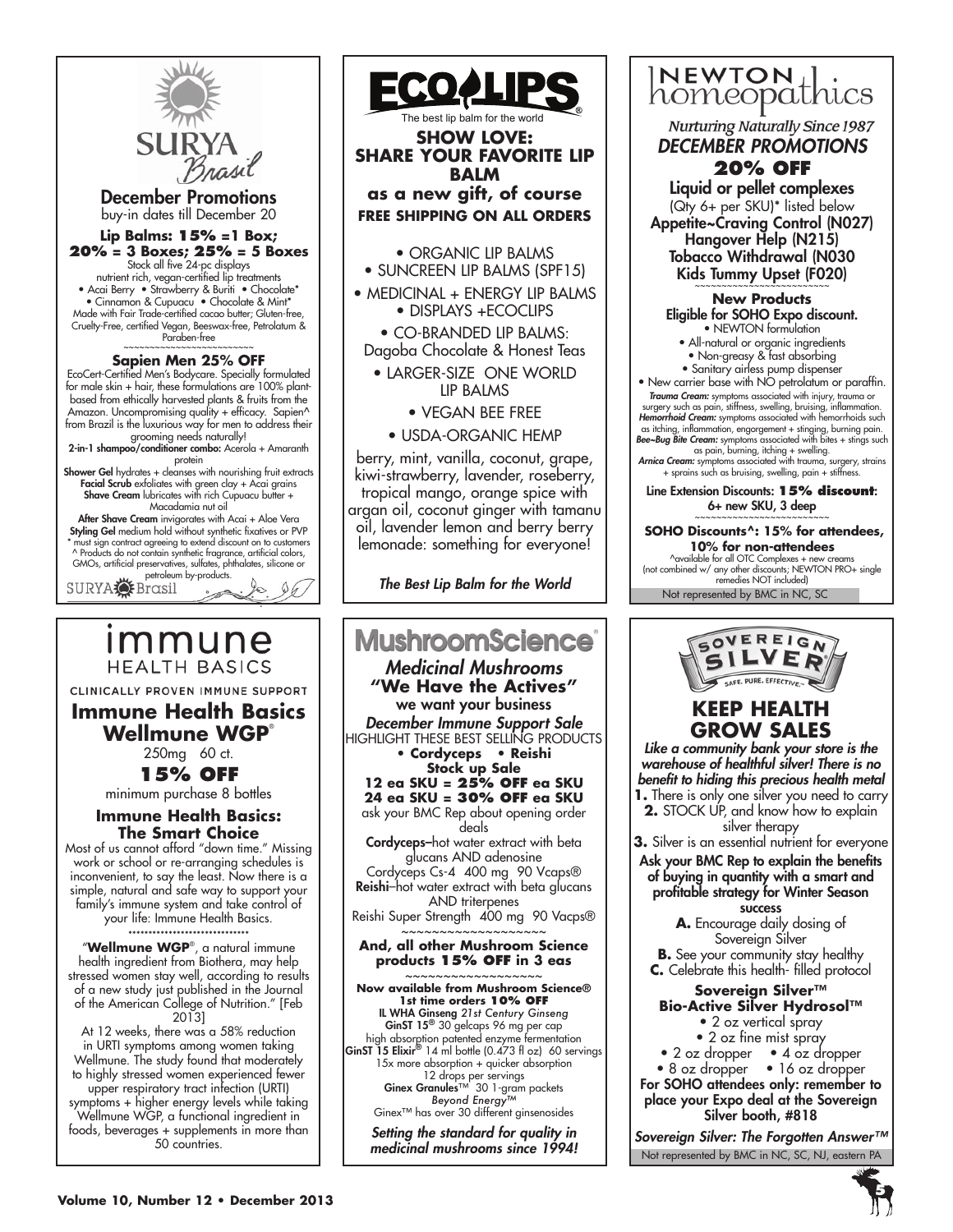### **Gut Feeling** *continued from page 2*

The next best thing? To accommodate the shopping dialectic, you need to present options. For that probiotic customer—or for the variety that a complementary probiotic rotation could provide—BMC represents the scientificallyrespected and clinically-validated DDS-1 strain, available both through **Bluebonnet Nutrition**® and now **Nordic Naturals**® . [probiotics with a M.A.P. Policy!]

Your New Year's Resolution should be to become well-versed in the many virtues of probiotic nutrition. Learn the basics from the expertise of Dr. Ohhira. And learn how to explain this developing science, and to counter the hypnotic marketing of mediocre manufacturers' presenting products in the mass channel. Probiotics are the realm of the health food store, and let's not lose that market from inertia!

Triphala. Sometime in the first quarter of 2014, the BMC newsletter will dedicate an issue to these three fruits, and their history and their application. As we spoke above about the benefits of Bitters for overall health, Triphala brings another of the flavors of health with the sour myrobalan fruits.

Most of us have learned already that Triphala is essential to anyone who is older and using fibers (like psyllium seed or husks), because fiber is cooling and the last thing that you would want to do is slow down a sluggish digestive system, constipation, with cold foods. Triphala warms and comforts the gut like a marsupial pouch brings comfort to a vulnerable, growing infant. The adage "You are never without a mother if you have Triphala" is a

**for the planet**

Goled Eyened

community

free metals

eyes too!! Like Us On:

Twitter: @BGsunglasses & @BluePlanetSight

plant fairy tale that has been told to children in India for millennia. Triphala supports and nourishes: it is potent and efficacious, yet gentle.

*Triphala* is a traditional combination of three myrobalan fruits: Amla, Haritaki and Vibhitaki. It supports the normal function of the membrane lining for the whole digestive system. Triphala combines both nutritional, as well as blood and liver cleansing actions. There is nothing in your store more proven for digestive support than Triphala, the key in effective bowel cleansing and detox around the world for over 5,000 years.

Why **Himalaya** Triphala? Consider that Himalaya Herbal HealthCare's Triphala is competitively-priced, Certified-Organic: a vertically-integrated harvest entirely under Himalaya's control from growth to manufacture: with a guarantee of actives: and no binders and excipients. Himalaya Triphala is world-class, #1: the best!

The fruits all have amazing, well-researched health attributes but one curiosity is that comparison studies indicate that the team of three together work better than any of the three foods alone. Amla, though, is one herb that seems worth adding to the category of super fruits. The antioxidant properties of this fruit (also called Amlaki and Indian Gooseberry) have not yet been properly embraced by natural healers in the U.S. Amla's Vitamin C-like actions make it preferred wherever Vitamin C may be considered: (think immune support, circulatory and cardio support, collagen manufacture and of course gut lining integrity!)\*



*DRINKOXYLENTBREATHELIFE™*

Triphala and Trikatu are ancient powerhouse twins for accomplishing digestive balance, and I will be discussing both in an upcoming newsletter. Looking for that allencompassing herbal capsule: *GastriCare*® by Himalaya contains Triphala with the added support of pepper, ginger, mint, lemon and papaya. This is also the only clinically-tested product listed in this article. GastriCare® has been growing a satisfied fan club in BMC stores for years now.

Triphala itself became crazy-popular in 2013 due to a mention on a Dr. Oz show that it is beneficial for weight loss. Like amateurs hawking trendy products, programs like this will bring 15 Minutes of fame, but they do a disservice to the many attributes that Triphala can bring to everyday health. Certainly, Triphala should be a cornerstone of anyone's January weightloss protocols. Triphala anchors 8 Himalaya Formulas, including the popular *LeanCare*®

Again, **Herb Pharm**® *Digestive Bitters*, **Himalaya Herbal HealthCare**® *Triphala*, **Aloe Life**® *Whole Leaf Aloe Concentrate* and *Dr. Ohhira's Probiotics*® : undeniably the BEST you can get!

These facts have been presented before, and we have advised for stores to pick up the torch and re-align their protocols and store sets to incorporate these products, for effective and thorough digestive health.

When the digestive system is presented for repair, or when the gut is invaded with any unwanted visitor from viral intruder to candida to dysbiosis, remember the clever and dependable protocol available to your store via sales flyer, combining *Sovereign Silver™* 



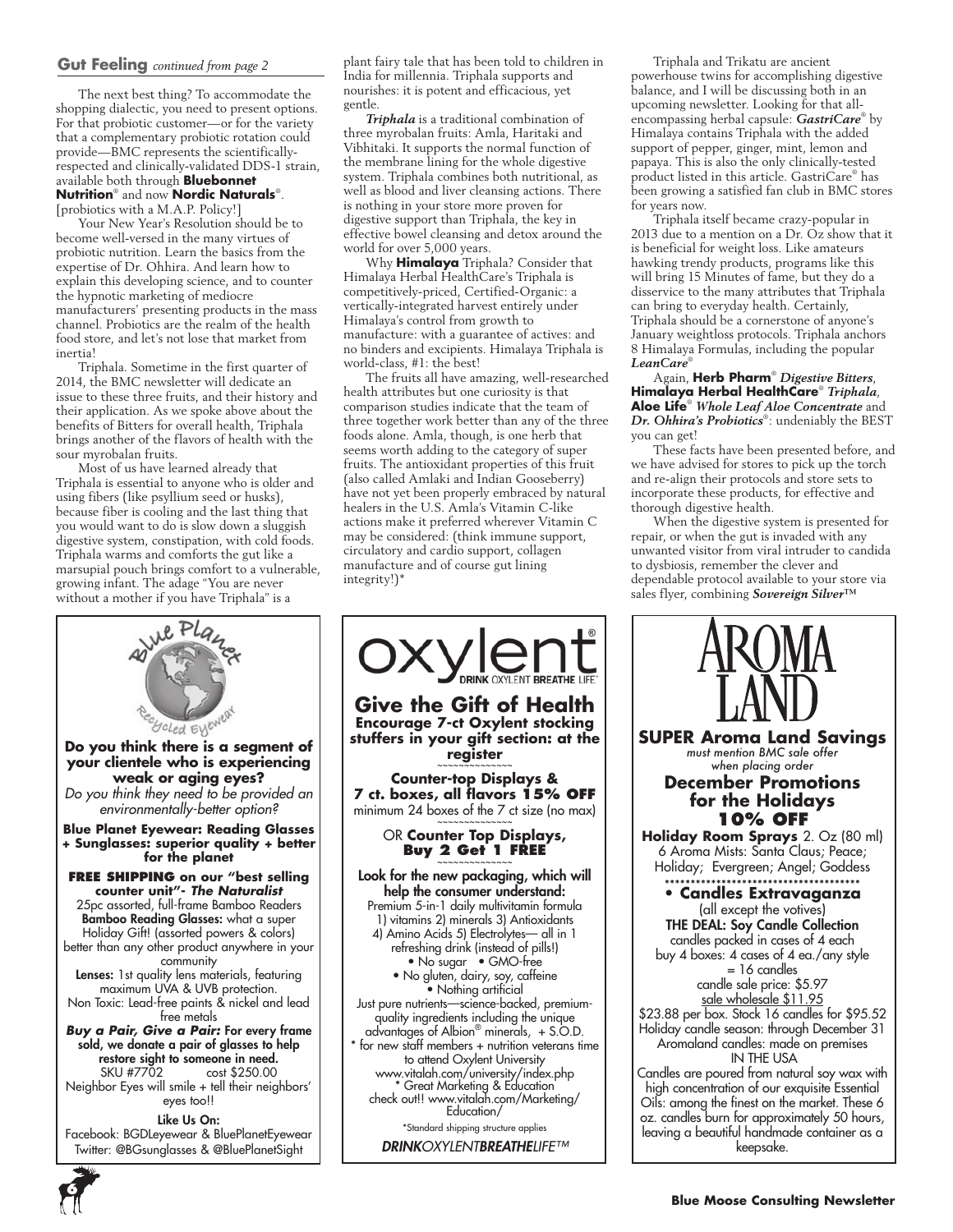Dr. Ohhira's Probiotics® and Aloe Life's Aloe Gold™

So, let's go a step further. How does your Digestive Care section stand up to the Specialty products that can really focus in on a specific problem: and how confident are you in recommending these products for specific presentations?

Hopefully, you attended the Herb Pharm® monthly educational training last month, and you are taking advantage of the Herb Pharm® educational information [www.herb-pharm. com/retailers.html], and On-Line Herbal Education Modules [www.herb-pharm.com/ retailers.html ]!Every month, I feel blessed to be in this industry with the organizations that BMC is associated with, as my knowledge of options for health is always increasing.

Time to Specialize. Are you one of those people who has often gleaned over the Herb Pharm® Compounds, and missed the curiosity that should come from reading the words *Gastro Calm™ Compound*, or *Intestinal Soother™, Neutralizing Cordial* or *Intestinal Tract Defense*™? Each of these products has a unique and specific application, and these products have perfect matches for many of your customer's needs.

So let's differentiate. Do you have any customers who would respond to a product that was concerned with digestive comfort for occasional gas, bloating and nausea?\* Did we just double the sales of herbals in your digestive support section with an understanding of Gastro Calm™? This specific formula – Cinnamon bark, Lavender flower, Ginger rhizome, Clove flower bud, Nutmeg seed and Peppermint herb essential oil—is foremost, obviously tasty. As importantly, these herbs are Herb Pharm® Quality extracts.

Gastro Calm™ as a liquid extract will bring fast action for a wide-range of digestive complaints: gas, flatulence, bloating: nausea and queasiness: motion sickness and morning sickness; nervous stomach; and that headache

accompanied by nausea associated with overindulgences of drink or food, especially from too much fatty foods\*. Gastro Calm™ brings general soothing digestive relief: it is carminative and aids in preventing the fermentation of foods during digestion.

*Neutralizing Cordial Compound* performs as the name suggests. But remember that you are the expert, and to most shoppers these words do not identify to them that this product is the choice for acid, sour stomach, belching and diarrhea.\* Like Gastro Calm™, this formula needs to be put into view so that the conversation will arise. Or, am I just making an inappropriate assumption that these nefarious digestive discomforts listed above are common among your shoppers? Maybe everyone is just groovy?

Google the term Neutralizing Cordial, and you will see the historic veracity of this traditional herbal antacid. Again, this formula has Herb Pharm® -Quality, Organic herbs: Rhubarb rhizome, Cinnamon bark, Goldenseal rhizome & roots, Peppermint leaf and Peppermint essential oil and USP Potassium carbonate. Trust this formula for its appropriate usages, even if you are not currently the expert on these herbs: the "ghosts of indigestion past" can speak of their relief throughout history. Trust success.

Neutralizing Cordial almost sounds like Holiday stocking stuffer; and this product shines during this Thanksgiving-New Years Season. Excess: think Neutralizing Cordial. Excess acid in the GI tract, sour stomach, diarrhea\*: we need to encourage people to have these products at home for when they need them, if they are prone to these conditions. What else are you suggesting for these complaints: (and are your suggestions even mildly comparable in effectiveness?) Do people return saying, "oh what a relief it is?" For success: Neutralizing Cordial.

*Intestinal Tract Defense*™ deserves mention in this conversation about Digestive

### **We are health food people Mindy Leigh Barrows,** *Key Accounts Manager,* **Bluebonnet Nutrition**



Mindy Barrows, B.Sc. Biology, CN, RYT 200 is the Key Account Manager/Educator at Bluebonnet Nutrition. She has over 30 years' experience in the Nutrition field, including, intensive experience working at a naturopathic critical care center in San Antonio, TX. She is a nationally recognized lecturer who has traveled throughout the U.S. educating both retailers and consumers on the topic of Nutrition and the effects on human health. She is a frequent radio and TV guest and has spent countless hours advocating natural health products through her state and national lobbying efforts. Mindy naturally migrated into the industry. Having asthma as a child and young adult, she searched for natural alternatives to heal this condition. Mindy grew up in a family that grew their own food and utilized natural remedies. This in turn, created a deep awareness about the importance of natural health leading her

into a lifelong career in our industry. Early on, while attending college she continued to pursue her passion by working at independent health food stores in both Texas and Ohio. Mindy taught Biology for 5 years in Arlington, TX, using this platform to educate students on the human body and the connection with the earth and all living creatures. In many ways, Mindy was ahead of her time by educating students on healthy food choices and by having her students write congress about GMO concerns as early as 1997.

Mindy has 5 children, ages 28, 26, 24, 20 and 13 and a wonderful supporting husband, Bob, who she enjoys working alongside. Her passion runs deep for Bluebonnet as she also works closely with the entire Barrows family and her 3 eldest sons.

Mindy is passionate about her very large and ever-growing family, 5 pets, gardening, yoga, NBA Basketball and herbal remedies. In combination with her present job responsibilities, she has returned to her education base attending the American College of Acupuncture and Oriental Medicine in Houston, TX which will earn her a Master's Degree.

Support, although this may not be the time to highlight this product unless people are traveling overseas during the Holidays. Yet, no doubt about it, people who are dealing with unwanted guests in their intestines need to find effective remedies. When results are drastically desired—when the Black Walnut hull, Clove bud and Wormwood are requested (many are not yet familiar with the equal effectiveness of Quassia bark for this function) – then everyone should understand that Herb Pharm® is the company to recommend. This formula leads with the anti-parasitic herbs, but it is smartly tempered by the equally essential Cardamom seed and Ginger rhizome. Effectiveness, balance, and calming support for the big actions needed!

Think about the superiority of these herbs for an invaded intestinal tract when the product is a liquid herbal extract as opposed to a pill. And again, think about the quality of the herb for the results intended. This product should become your go-to for these issues.

Finally, the new liquid herbal superstar compound. Many of you know of my admiration for the *Intestinal Soother™ Compound*. I have been blessed with a strong digestive system my entire life—something that can disappear for anyone in a moment, so I do not take this for granted. Yet, I have a bottle sitting right here by my desk, and I just dose when the moment seems right. Listen to these herbs and think of the actions: Chamomile flower, Fennel seed, Turmeric rhizome, Wild Yam rhizome, Cinnamon bark, Peppermint leaf and Peppermint essential oil. I take this formula because I value the proactive strategy of antiinflammatories for digestive health. Quite simply, what herbs would perform in this manner better than chamomile and turmeric?

Too many herbal-centric people are still misinformed about the correct uses of wild yam. Its main function is antispasmodic, so the application of this formula, with the superlative anti-inflammatories and antispasmodic herbs is pretty self-evident. Add peppermint, as an effective anodyne, and you have a product made for modern gut deficiencies. Most people needing this specific support have already found this formula: because this liquid extract works, and works quickly. Hopefully, they are finding this winner in your store!? Soothing Comfort for the Intestinal Tract\*

So, I implore: expand your digestive care section with a larger selection of Herb Pharm® liquid extracts, and become fluent in the applications of these formulas. Use the 4-SKU wood cross-merchandising rack to bring attention to these formulas if they are new in your store. Better yet, use the 24-bottle, 3- tier counter display to import these products to front register attention in this Season of Excess Food. Trust me, when people with digestive system problems are being rung up at the register, they will check out these products and ask, "what is that for?" Your answer could change a person's quality of life, and develop a new herbal advocate in your community. Gastro Calm,™ Neutralizing Cordial, Intestinal Soother™, along with Ginger and Peppermint Spirits: your toolbox just became first-class.

Of course, it you want to go the extra mile, put Digestive Bitters on sale from now until April, and cultivate a new clientele for this preventative, daily support essential. Add *Oral continued on page 8*